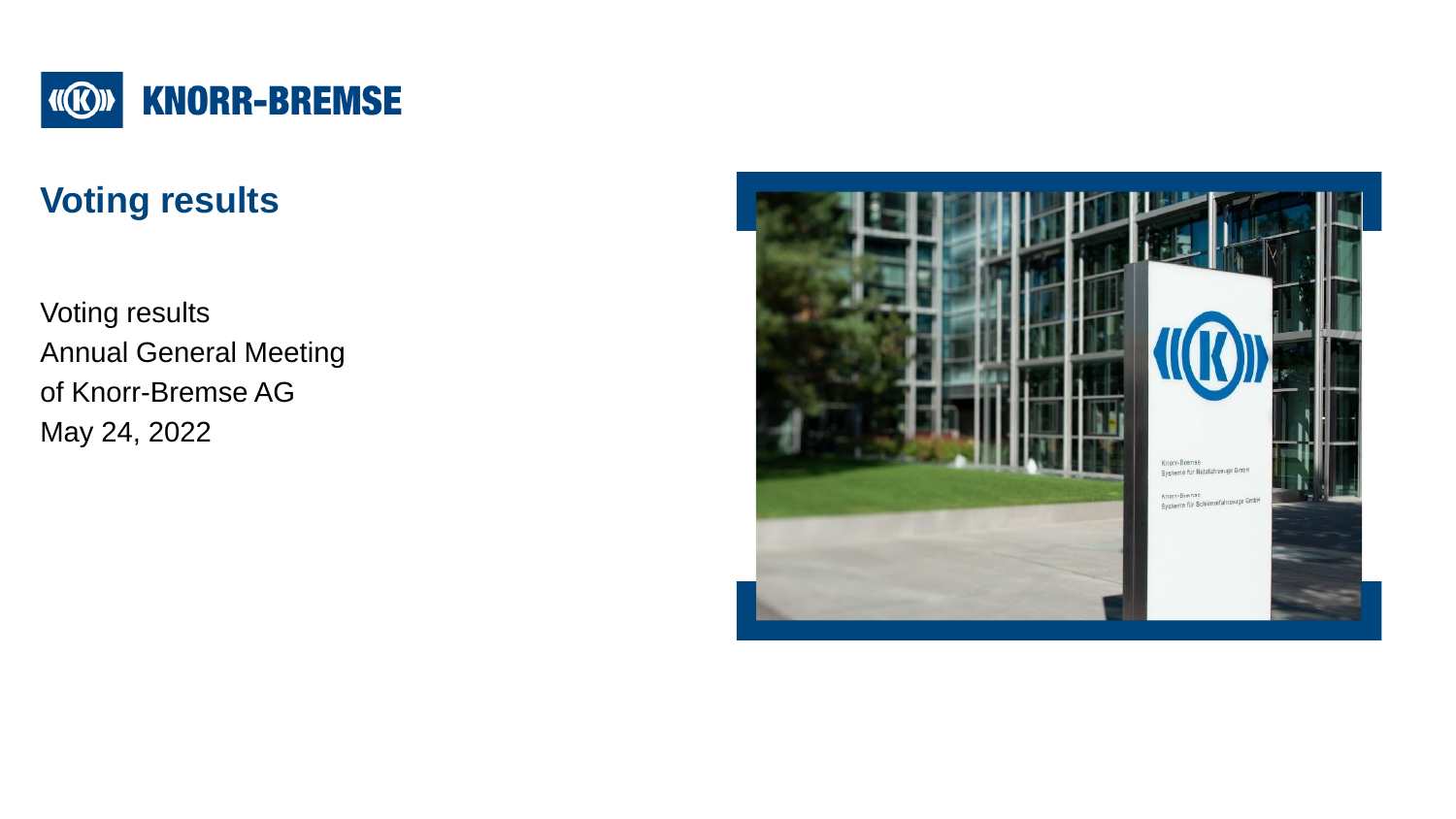### **Appropriation of retained earnings**

The total number of shares for which valid votes have been cast: 147,612,927 That equals 91.57% of the registered share capital.

The votes are as follows:

YES NO 146,895,669 votes, that equals 717,258 votes, that equals 99.51% of the valid votes. 0.49% of the valid votes.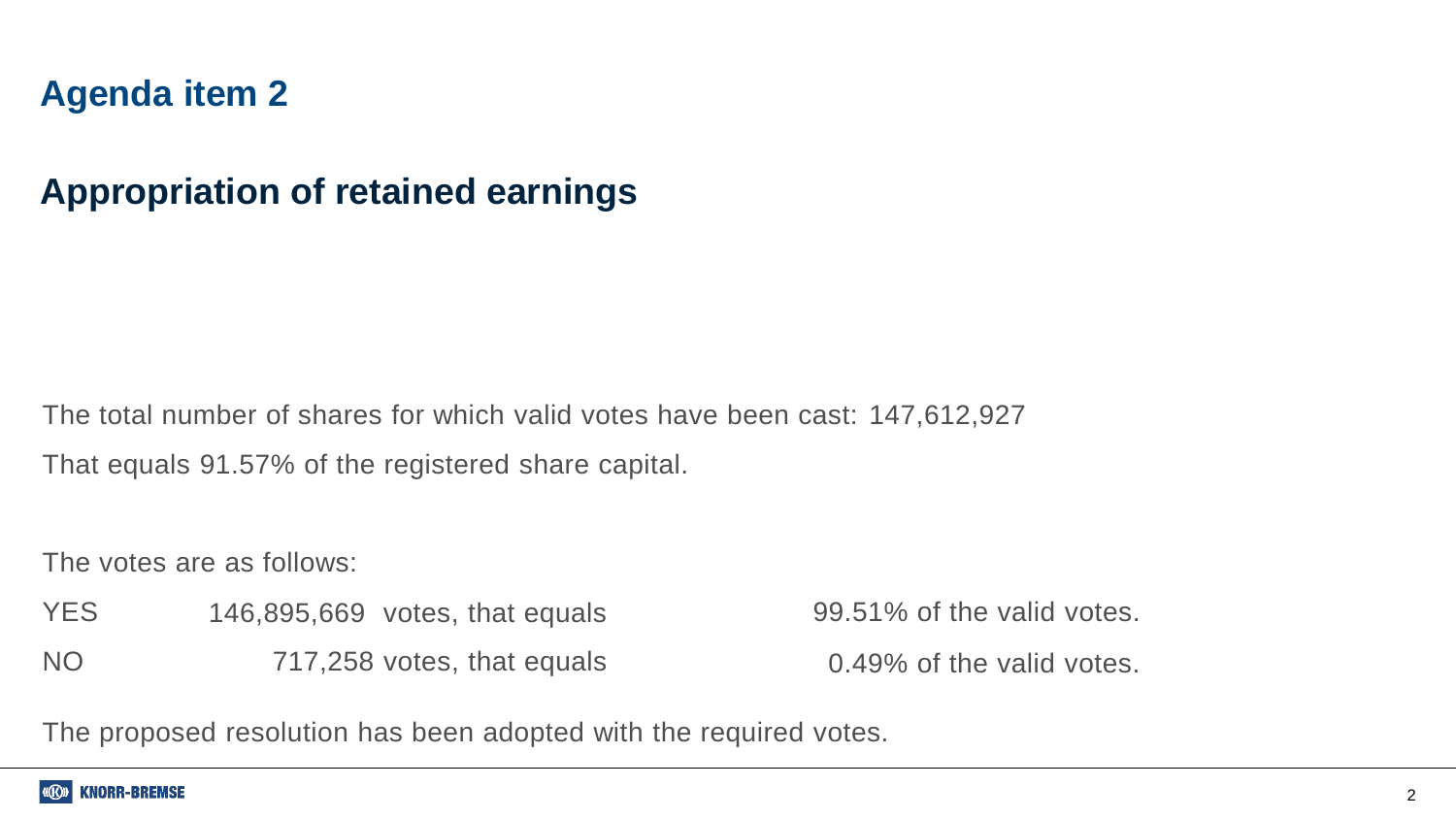#### **Approval of the acts of the members of the Executive Board**

The total number of shares for which valid votes have been cast: 147,095,893 That equals 91.25% of the registered share capital.

The votes are as follows:

YES NO 146,956,191 votes, that equals 139,702 votes, that equals 99.91% of the valid votes. 0.09% of the valid votes.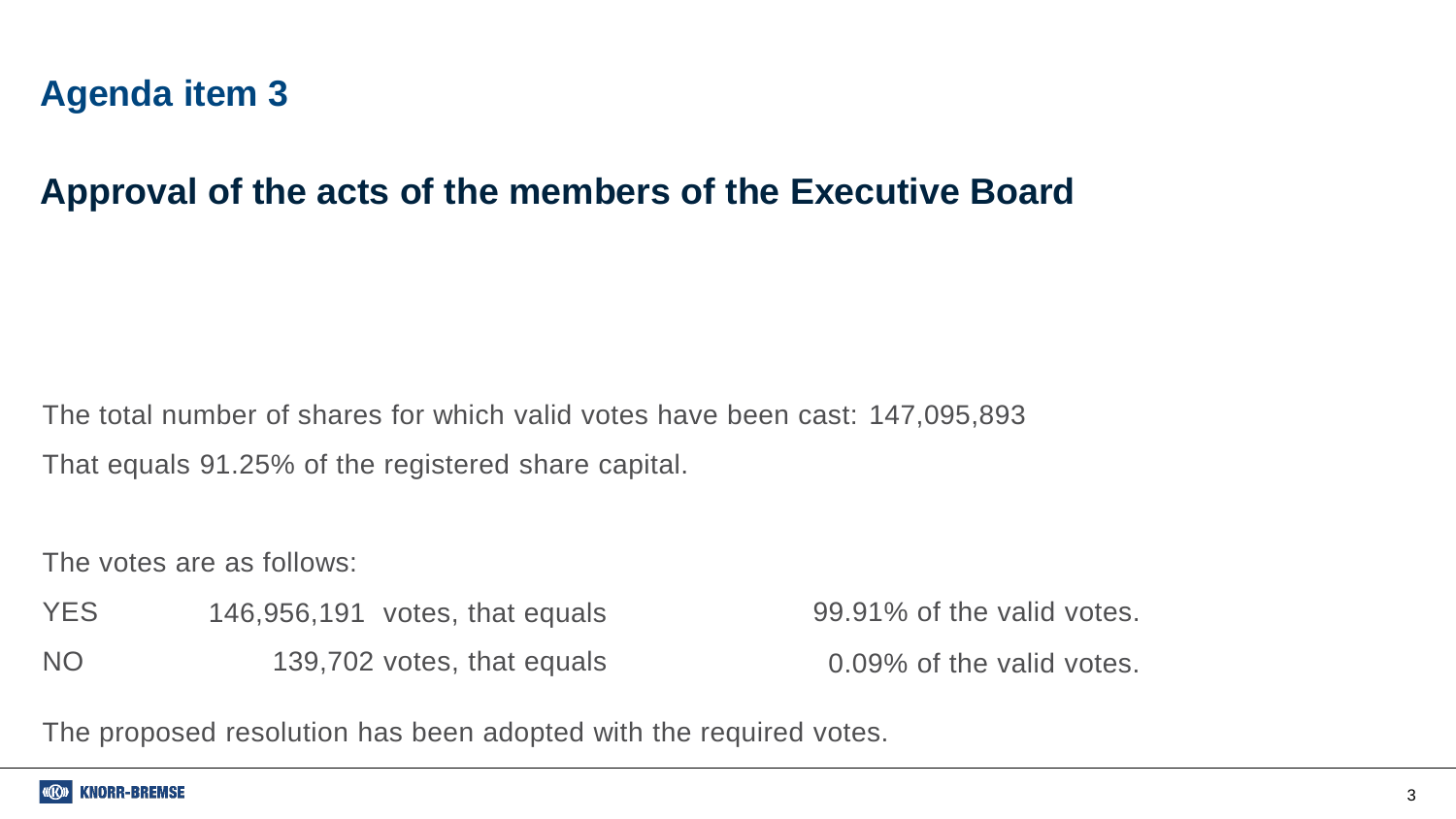### **Approval of the acts of the members of the Supervisory Board**

The total number of shares for which valid votes have been cast: 145,651,716 That equals 90.35% of the registered share capital.

The votes are as follows:

YES NO 136,481,666 votes, that equals 9,170,050 votes, that equals 93.70% of the valid votes. 6.30% of the valid votes.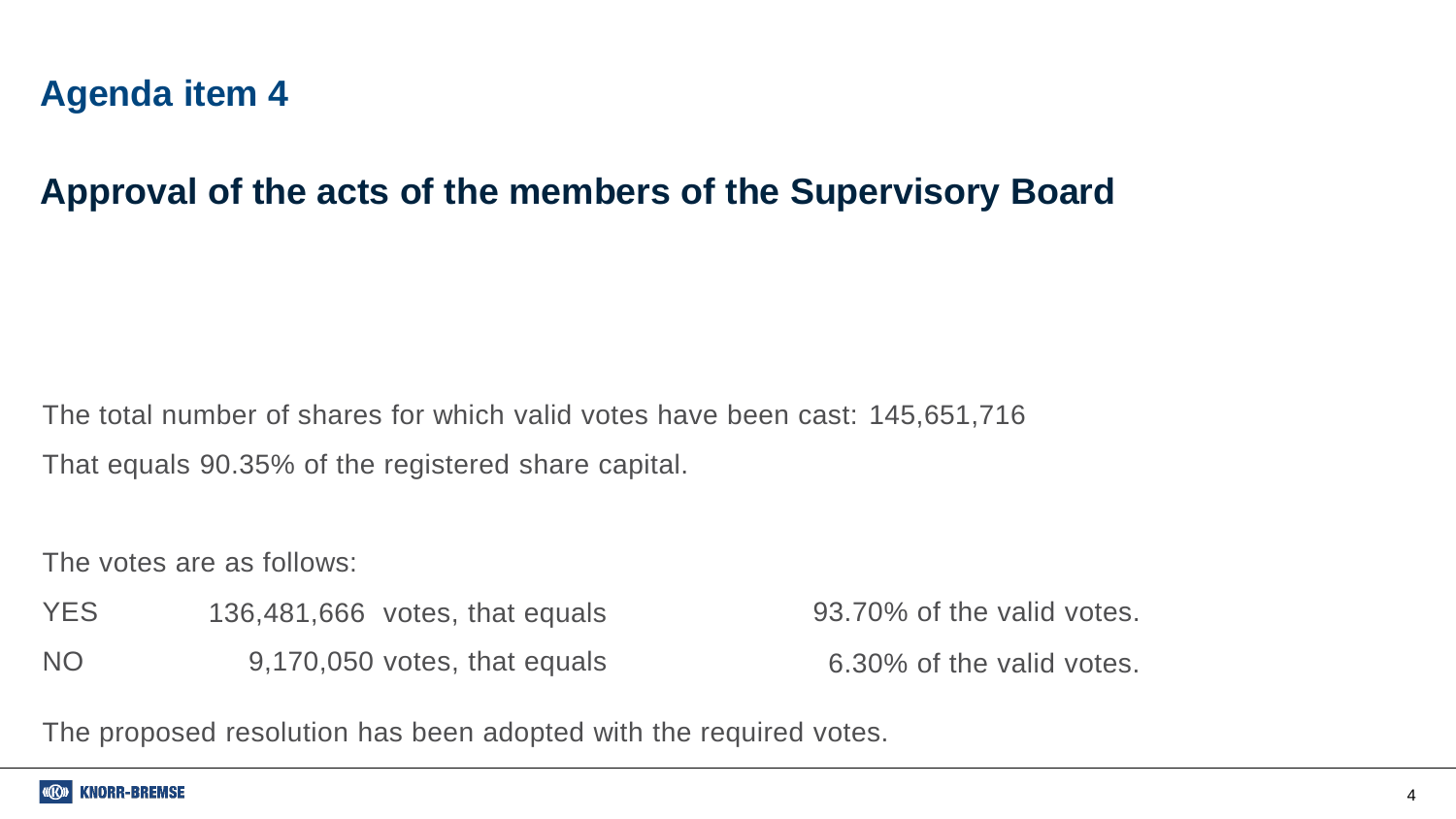**Resolution on the appointment of the auditor of the annual financial statements and the consolidated financial statements as well as the auditor for the review of the half-yearly financial report for the fiscal year 2022**

The total number of shares for which valid votes have been cast: 147,129,740

That equals 91.27% of the registered share capital.

The votes are as follows:

YES NO 142,101,493 votes, that equals 5,028,247 votes, that equals 96.58% of the valid votes. 3.42% of the valid votes.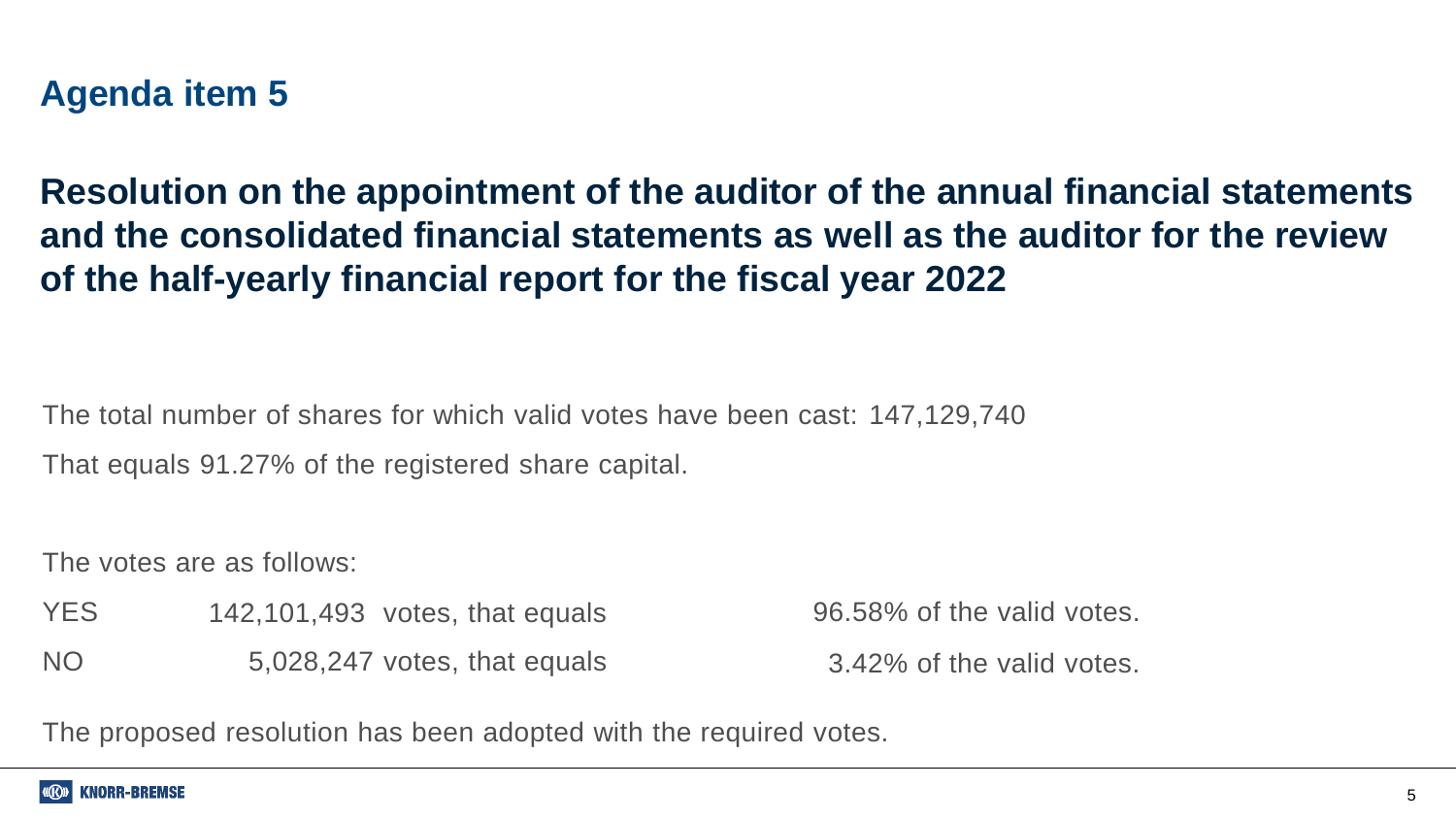#### **Resolution on the approval of the compensation report for the fiscal year 2021**

The total number of shares for which valid votes have been cast: 147,128,923 That equals 91.27% of the registered share capital.

The votes are as follows:

- YES 102,765,872 votes, that equals
- NO 44,363,051 votes, that equals

69.85% of the valid votes. 30.15% of the valid votes.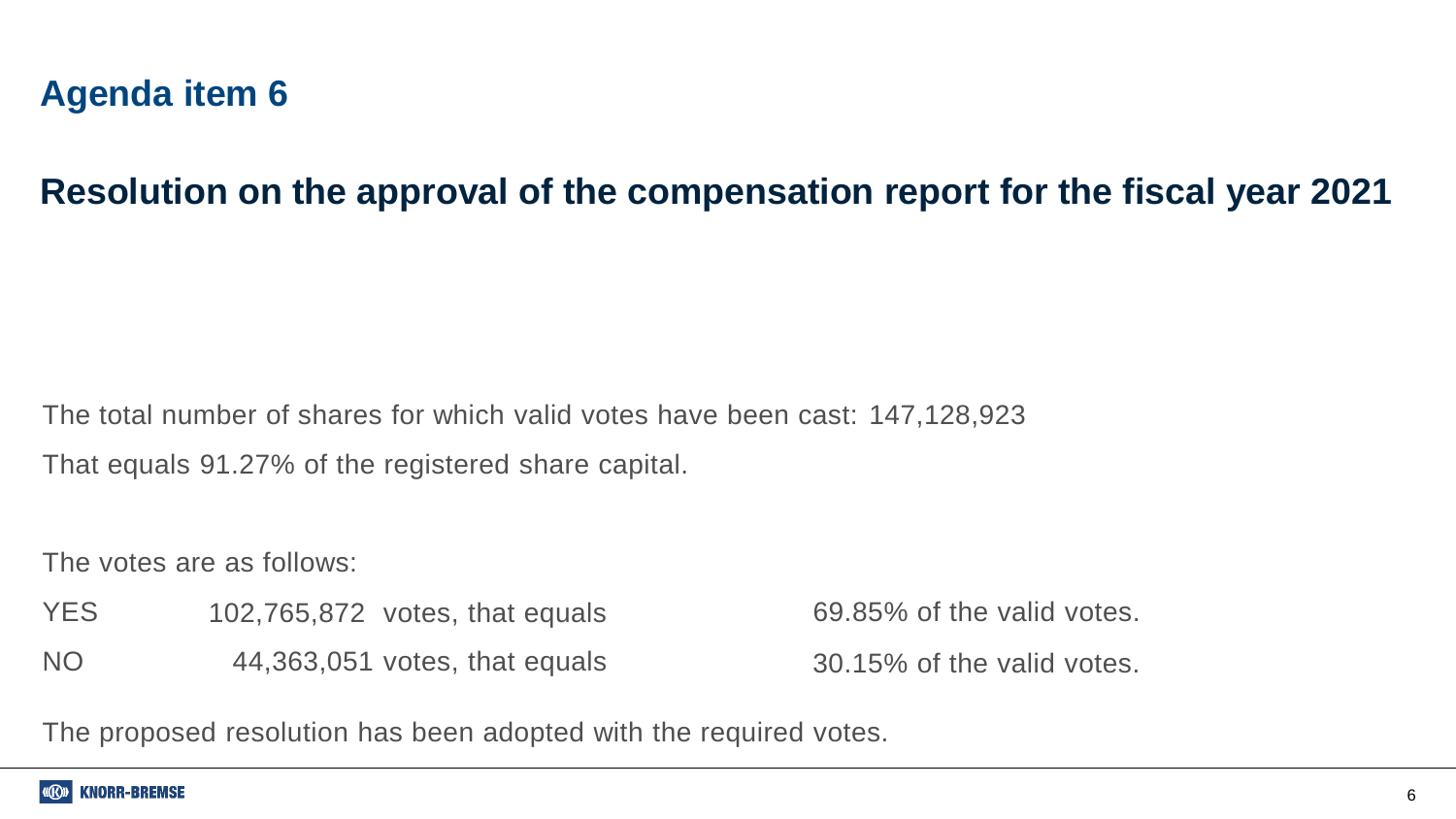# **Agenda item 7 a)**

# **Elections to the Supervisory Board: Dr. Reinhard Ploss, Unterhaching**

The total number of shares for which valid votes have been cast: 145,595,535 That equals 90.32% of the registered share capital.

The votes are as follows:

- YES 144,093,229 votes, that equals
- NO 1,502,306 votes, that equals

98.97% of the valid votes.

1.03% of the valid votes.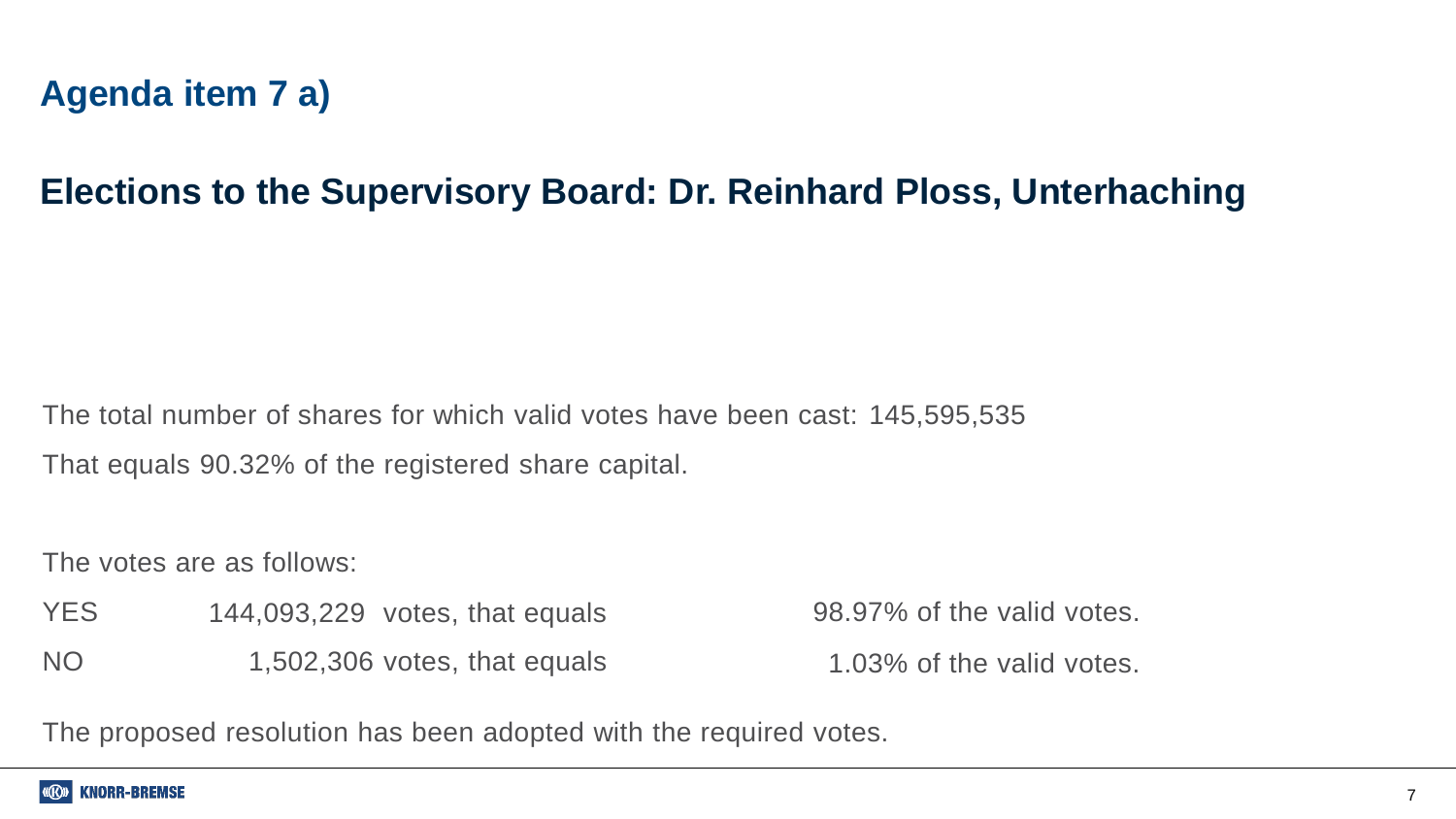# **Agenda item 7 b)**

# **Elections to the Supervisory Board: Dr. Sigrid Evelyn Nikutta, Berlin**

The total number of shares for which valid votes have been cast: 145,595,573 That equals 90.32% of the registered share capital.

The votes are as follows:

YES NO 144,024,463 votes, that equals 1,571,110 votes, that equals 98.92% of the valid votes. 1.08% of the valid votes.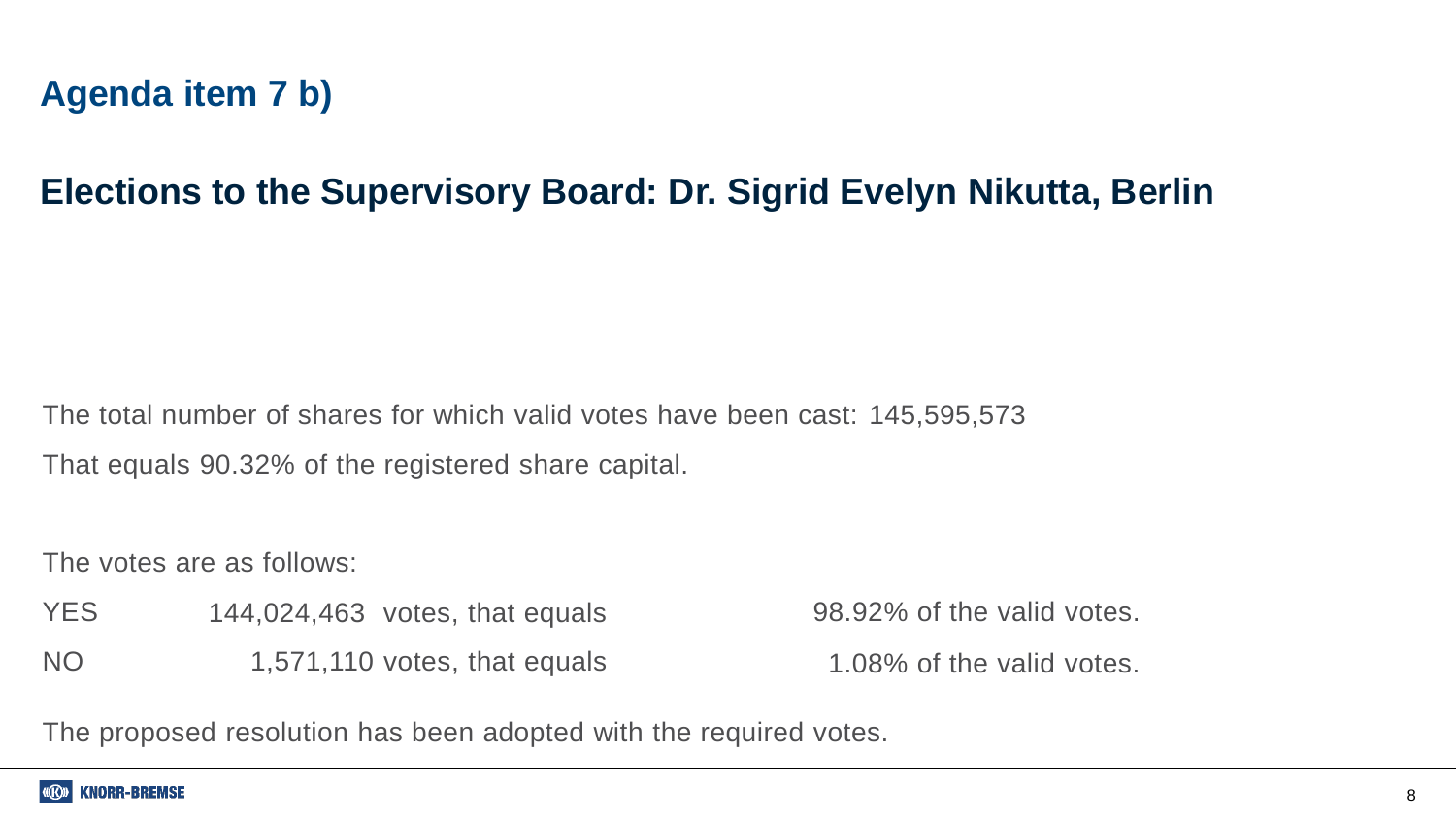# **Adjustment of the remuneration and approval of the remuneration system for the Supervisory Board members; Amendment of the Articles of Association**

The total number of shares for which valid votes have been cast: 147,487,399 That equals 91.49% of the registered share capital.

The votes are as follows:

YES NO 143,069,580 votes, that equals 4,417,819 votes, that equals 97.00% of the valid votes.

3.00% of the valid votes.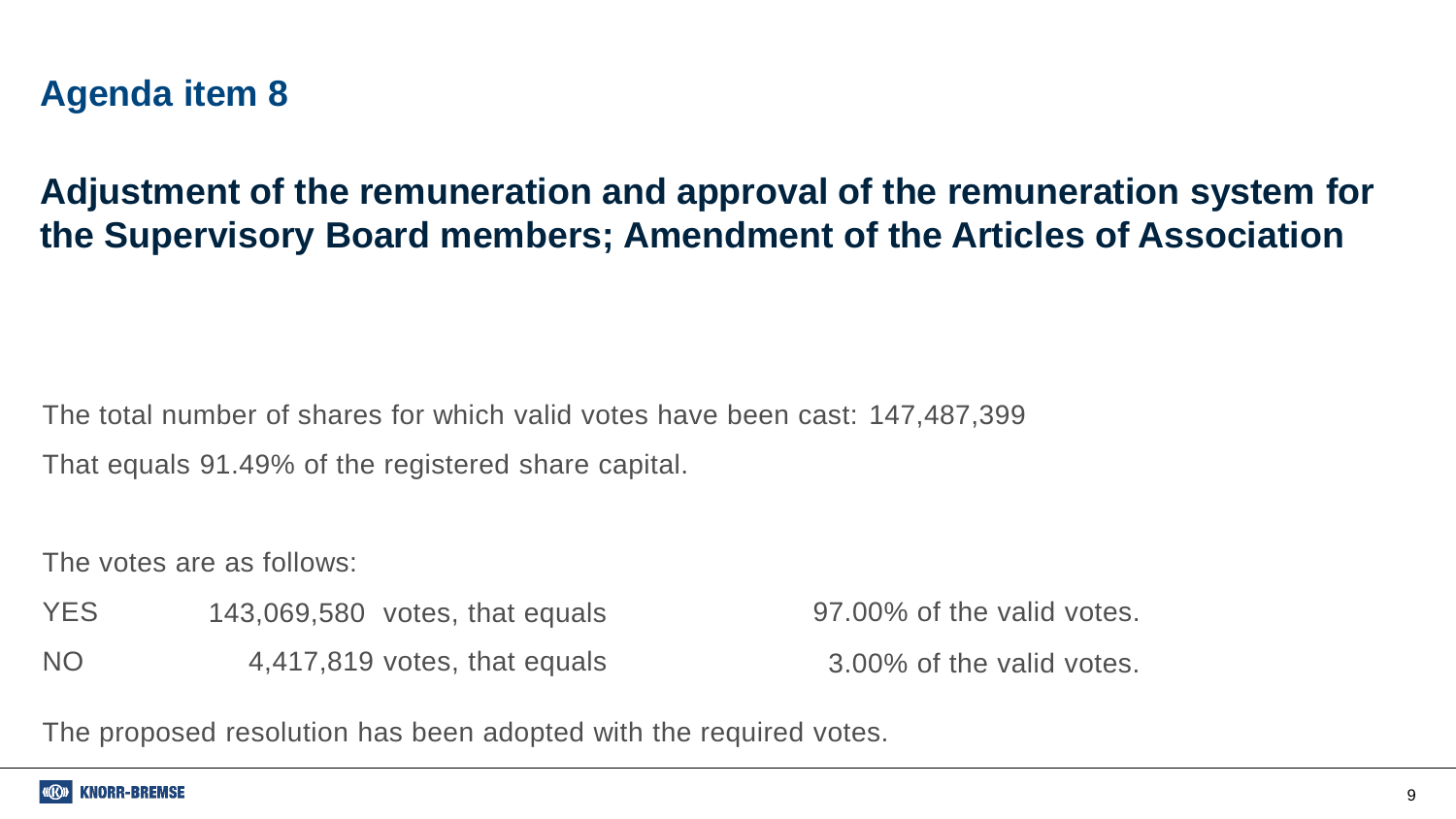# **Amendment of the Articles of Association regarding the attendance of Supervisory Board members at the Annual General Meeting by means of video and audio transmission**

The total number of shares for which valid votes have been cast: 142,722,524

That equals 88.54% of the registered share capital.

The votes are as follows:

YES NO 142,591,419 votes, that equals 131,105 votes, that equals

99.91% of the valid votes.

0.09% of the valid votes.